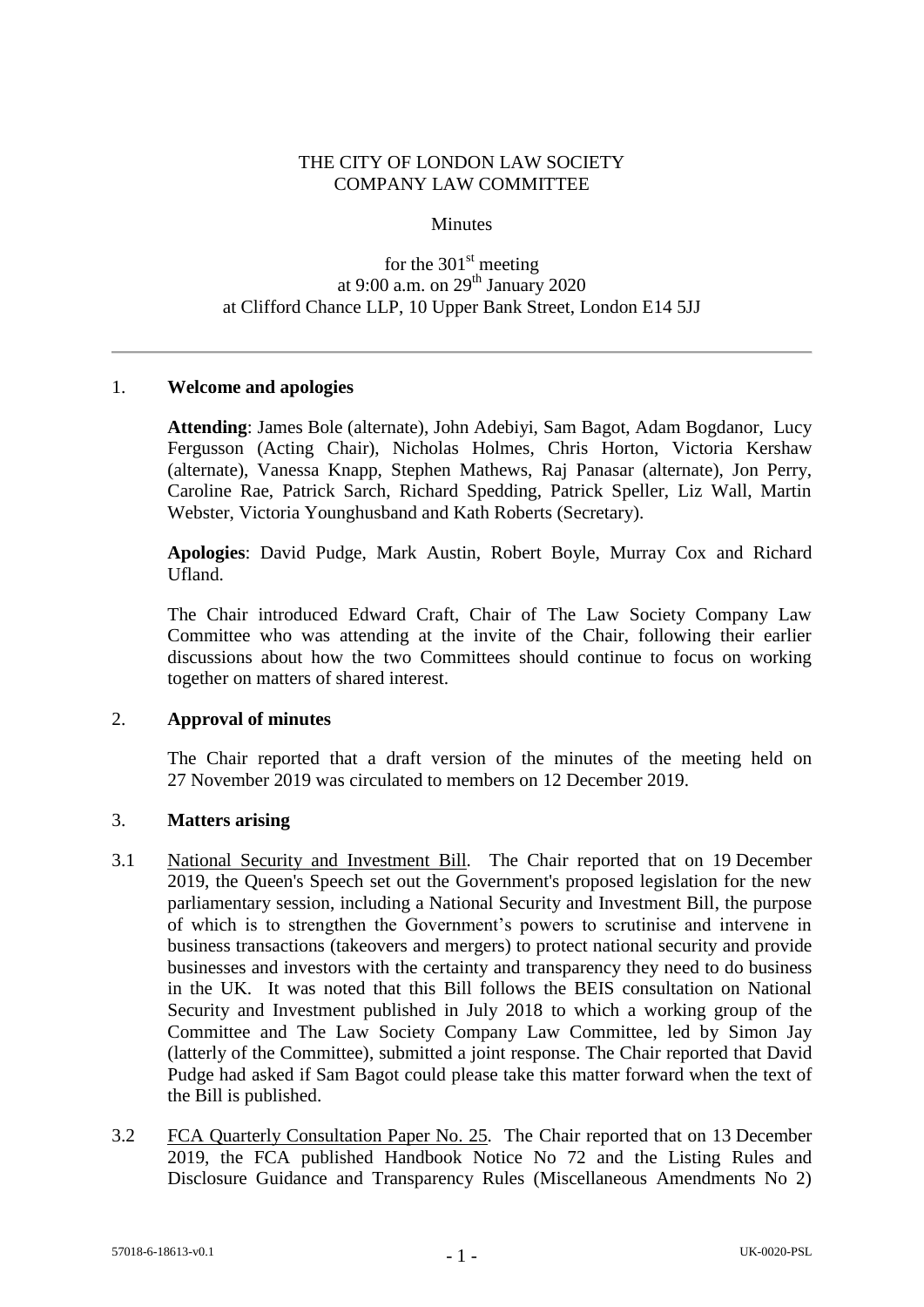Instrument 2019. The Committee noted that following a consultation in the FCA Quarterly Consultation Paper No. 25, this instrument makes changes to the FCA Handbook to update references to the UK Corporate Governance Code 2018 and to introduce a new rule to the Disclosure Guidance and Transparency Rules to ensure that the requirements for annual corporate reporting in the European Single Electronic Format are implemented in the UK as required by EU law. It was noted that this instrument came into force on 13 December 2019 and the Handbook Notice contained feedback on the consultation.

- 3.3 EU regulation amending MAR and the Prospectus Regulation*.* The Committee noted that on 11 December 2019, the EU regulation amending Directive 2014/65/EU and Regulations (EU) No 596/2014 and (EU) 2017/1129 as regards the promotion of the use of SME growth markets was published in the Official Journal of the European Union. The Chair reported that this regulation entered into force on, and applies from, 31 December 2019, other than the changes to MAR which apply from 1 January 2021. Given that the implementation date of the regulation falls after the Brexit transitional period (which ends on 31 December 2020), the Committee considered it unlikely that the UK would implement the MAR changes on that date, as implementation will require changes to primary legislation and is not within the FCA's powers.
- 3.4 New EU company law to help companies move across borders*.* The Chair reported that on 12 December 2019, the directive amending Directive (EU) 2017/1132 as regards cross-border conversions, mergers and divisions was published in the Official Journal of the European Union. It was also reported that this directive entered into force on 1 January 2020 and that Member States must implement it by 31 January 2023. Given that the implementation date falls after the Brexit transitional period (which ends on 31 December 2020), the Committee considered it unlikely that the UK would implement this directive.
- 3.5 Risk Coalition principles and guidance for board risk committees in the financial services sector. The Committee noted that on 4 December 2019, the Risk Coalition published its principles-based guidance for board risk committees and risk functions in the UK Financial Services sector.
- 3.6 ESMA consults on MAR review. The Chair reported that on 29 November 2019, the MAR Working Group, led by Nicholas Holmes, submitted its response to the ESMA consultation paper on MAR.
- 3.7 FCA Quarterly Consultation Paper No. 26. The Committee noted that on 6 January 2020, the Joint Prospectus and Listing Rules Working Group, led by Richard Ufland, submitted its response to Chapters 3 and 8 of FCA Quarterly Consultation Paper No. 26. The response indicated the Committee's support for the FCA's proposed changes set out in Chapters 3 and 8 and welcomed the FCA's proposed amendment to the Listing Rule 13 requirements relating to 'documents on display' which would reverse one of the changes introduced in July 2019 so that, in relation to class 1 transactions, the relevant sale and purchase agreement need only be made available in hard copy and not online.

One Committee member noted that, pending this amendment taking effect, his firm's experience was that the FCA was still requiring relevant sale and purchase agreements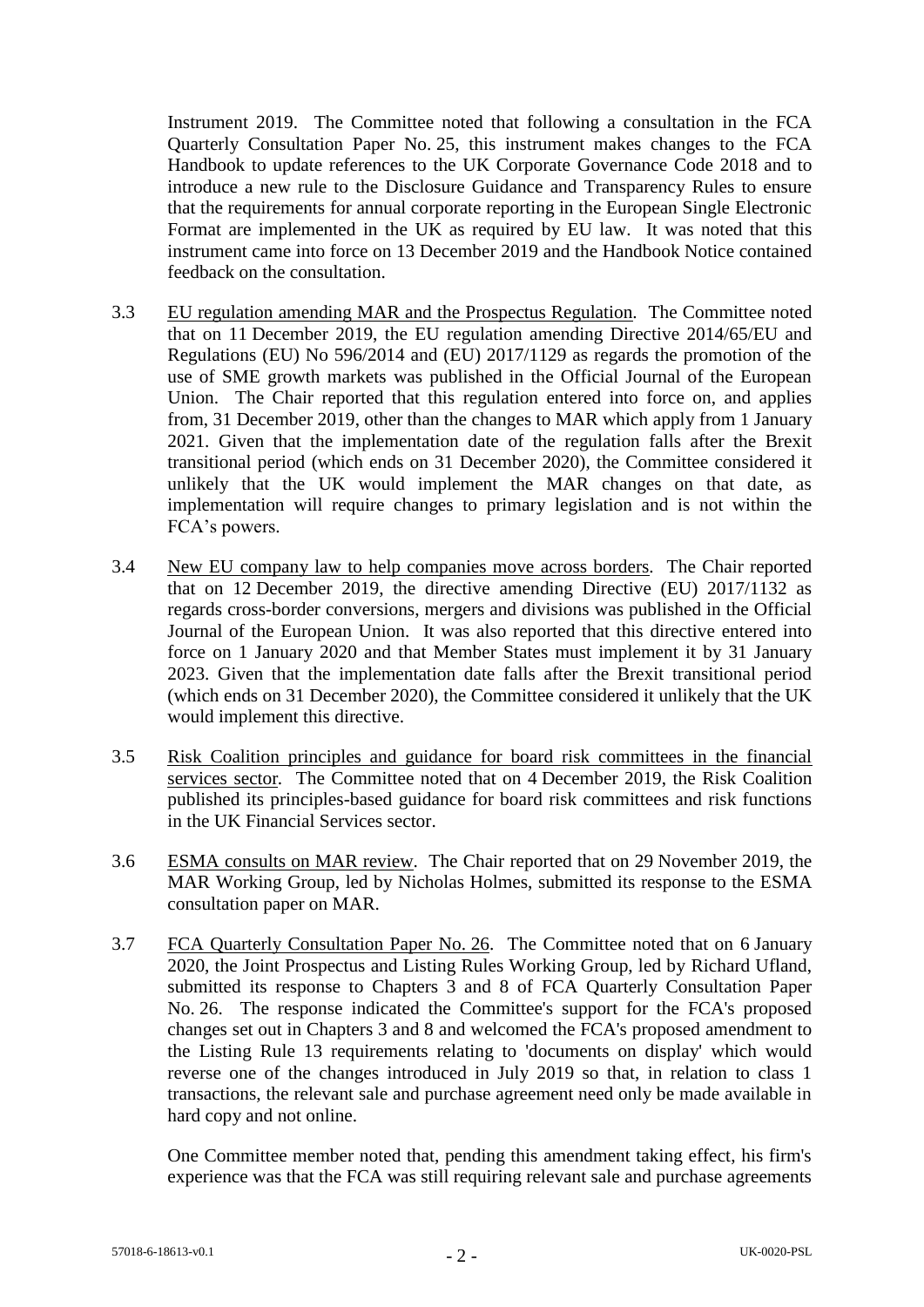to be made available online, although the FCA would allow redaction of sensitive information and for the document to be put behind a firewall.

It was also noted that a further discussion of the working group was still to be held in relation to the Chapter 4 of this consultation in which the FCA is proposing an amendment to the Listing Rules to require issuers with securities listed in the UK to publish, and keep publicly available, information about the rights attaching to a company's securities. It was noted that this response did not need to be submitted until 6 February 2020. The Committee discussed whether, in the context of the FCA's proposals in Chapter 4, it should consider developing standard language for companies to use to describe their share rights in circumstances where they do not have a recent prospectus setting out this information. The Secretary agreed to raise this with Richard Ufland who chairs the working group.

### 4. **Discussions**

4.1 Brydon review into UK audit standards*.* The Chair reported that on 18 December 2019, BEIS published the final report of the independent review into the quality and effectiveness of audit and a list of recommendations. The Chair noted that the review, led by Sir Donald Brydon, examines and makes recommendations on the purpose, scope and quality of audit, and any changes that may need to be made to it so it meets the needs of users of accounts and so that it better serves the public interest. It was also reported that the final report makes 64 recommendations, aimed primarily at the audit of Public Interest Entities in accordance with the review's terms of reference.

Key recommendations include the establishment of a separate new audit profession, to be overseen by the Audit, Reporting and Governance Authority, a new statutory definition of the purpose of audit, auditor "vetting" of section 172 statements, additional reporting requirements for directors and increased shareholder and employee engagement in audit. The Committee noted that in terms of next steps, the Government will consult on the recommendations before taking any further action although there does not appear to be any certainty around the timing of any such consultation.

It was reported that the FRC was trying to implement many of the recommendations in the Kingman and Brydon reports where primary legislation was not required to do so.

The Committee noted that the new head of the FRC, Sir Jon Thompson had stated that he was not in favour of joint audits (a recommendation of the CMA review into the audit market). It was noted that Sir Donald Brydon had also indicated that he was not an advocate for joint audits.

The Committee was uncertain as to whether any future White Paper would adopt a holistic look at the Kingman, CMA and Brydon recommendations. One alternative, as seen with the Small Business Enterprise and Employment Bill in 2014, might be the publication of a bill with wide general powers, to the followed by further consultation(s) on the detail of the proposals.

The Committee discussed the question of "assurance" to be provided by the audit profession under the Brydon proposals. In particular, it was noted that the report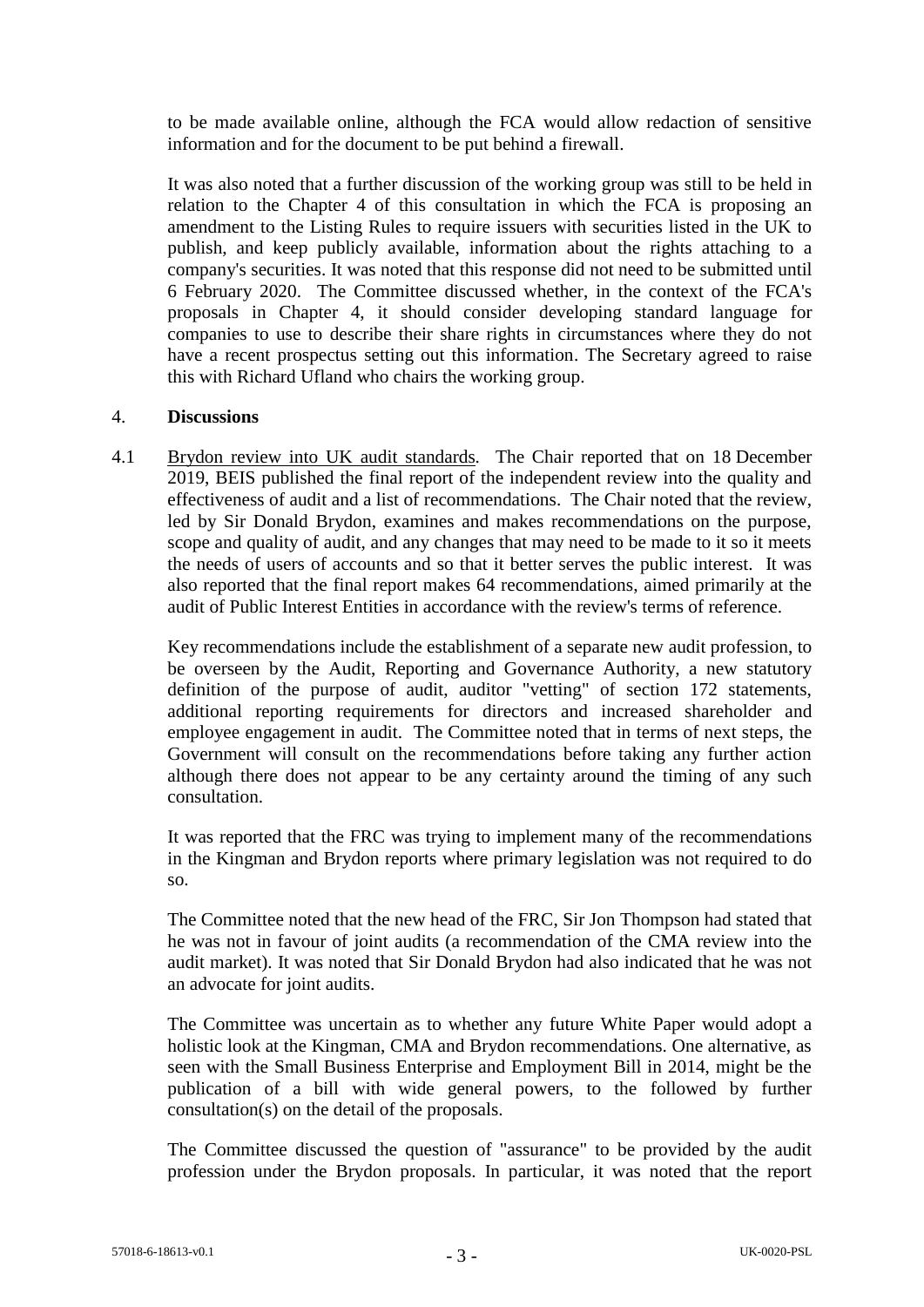envisaged that audit assurance would extend beyond an audit of the financials, to cover areas such as ESG and cyber assurance. This would involve a significant shift in the current audit market.

The Committee agreed it would be sensible to contact BEIS to offer to meet with them in advance of the publication by them of any further consultation to discuss potential concerns.

4.2 Expansion of the Trust Registration Service*.* The Chair reported that the Fourth Anti-Money Laundering Directive placed a requirement on the UK to create a register for all express trusts that incur a UK tax consequence. It was noted that as a result, HMRC set up the Trust Registration Service (**TRS**) in 2017. It was noted that the Fifth Anti-Money Laundering Directive (**5MLD**), which was required to be implemented by Member States by 10 January 2020, expanded the scope of this register by requiring trustees or agents of all UK (and some non-EU resident) express trusts to register those trusts, and their beneficial owners, with the TRS (irrespective of the tax consequences).

The Committed noted that HM Treasury consulted on the transposition of 5MLD last year and the regulations (set out in item 5.8(b) below) were made on 19 December 2019 to implement the changes made by 5MLD but that these regulations do not implement the changes to the TRS and that the HM Treasury consultation stated that a more detailed technical consultation on the details of the implementation of the TRS expansion would be published later in 2019.

The Chair reported that on 27 January 2020 HM Treasury published its consultation on the expansion of the TRS and that a link to the consultation paper had been circulated to the Committee as an additional agenda item. It was reported that the consultation included (at Appendix A) draft regulations to amend the 2017 regulations in relation to the central register of the beneficial ownership of trusts, and that feedback is requested on whether the draft regulations adequately reflect 5MLD in terms of the scope of registration, the information to be collected and the framework for making data sharing requests. It was noted that the timetable for responding to the consultation is tight as it closes on 21 February 2020 and that the Chairman of the Committee had asked for a volunteer to lead the response.

The Committee noted the potentially onerous nature of the proposed trust registration requirements and the disproportionate effect of them on English law transactions, given the many legal arrangements that take the form of trusts which in other jurisdictions, would usually be achieved by way of contractual or other means. The Committee was concerned about the need for proportionality given that many such trusts present a low risk of being manipulated for money laundering and terrorist financing purposes. Whilst it was noted that HMT had proposed some limited exemptions from the trust registration requirements (particularly in relation to loans and bonds), it was thought that some of the exemptions could be more comprehensive and that there were other areas in a financial and/or commercial context where additional exemptions would be justified.

It was reported that The Law Society Tax Law Committee was intending to prepare a response to the consultation and that The Law Society Company Law Committee would be giving consideration to whether it should feed into that response. In the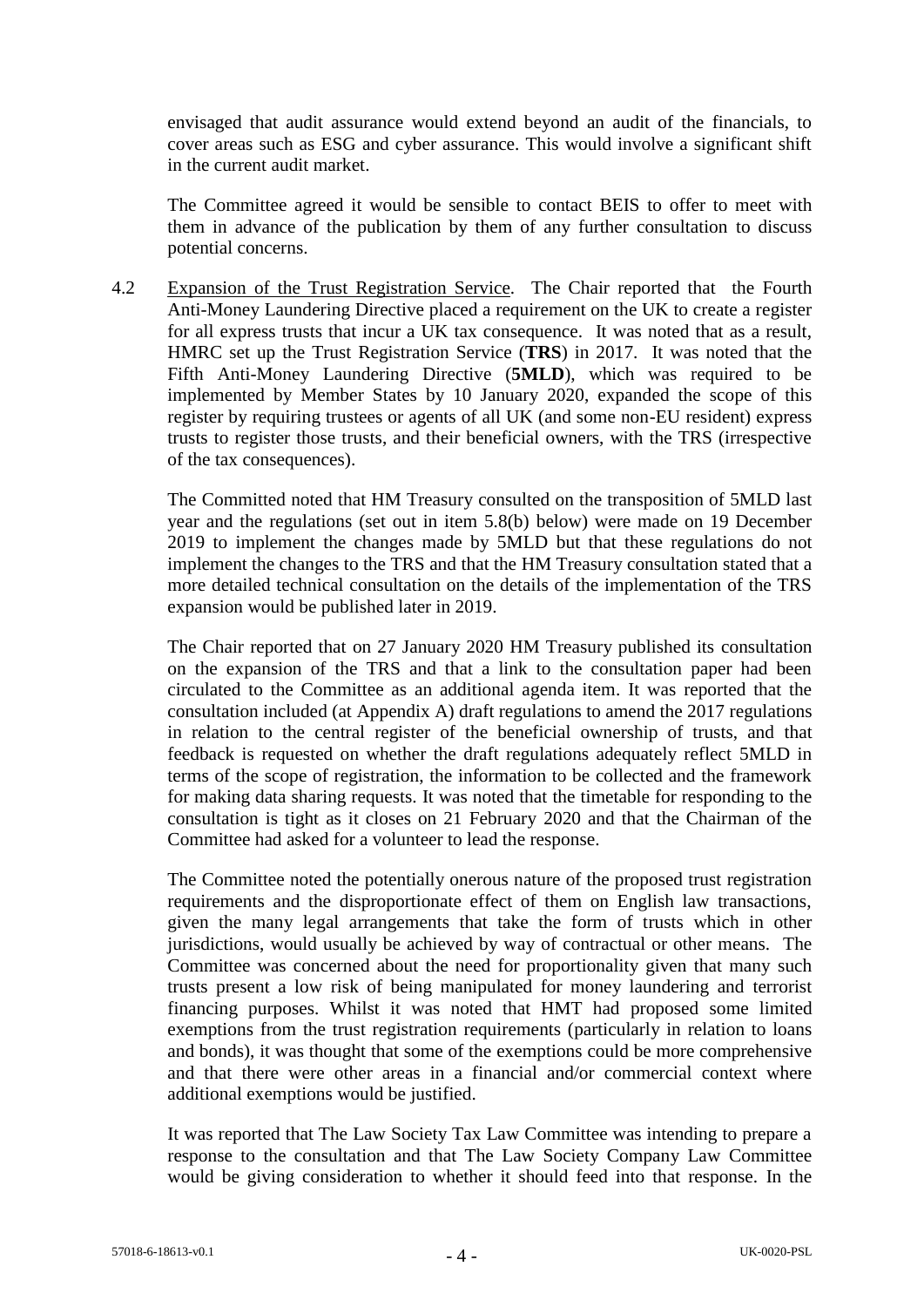meantime, any firm able to lead a response from the Committee was asked to contact the Secretary after the meeting.

- 4.3 *Data trusts.* It was agreed to hold this item over to the following meeting.
- 4.4 *Brexit.* The Chair reported that she had seen agreements which included a general provision on interpretation stating that during the transition period EU law continues to apply in the UK. Whilst helpful, the Committee did not think that it was necessary to include any such provision as the European Union (Withdrawal Agreement) Act 2020 (**WAA**) amends the European Union (Withdrawal) Act 2018 to enable both (i) EU law to continue to apply in the UK during the transition period, and (ii) EUrelated terms in UK legislation to operate effectively during the transition period, by setting out rules about how various references (e.g. the EU, the EEA or member state) are to be read. The Committee noted however that there is no legislation with similar savings provisions for references to terms such as EU and EEA in private agreements and, as such, the drafting in private agreements should specifically address the position of the UK during the transition period (and beyond).

The Committee discussed the position of third countries and how they will treat the provisions of the WAA, in particular, those that state that the UK will continue to be a party to and bound by the provisions of international agreements between the EU and relevant third countries. Whilst the EU has notified all such third countries of the provisions of the WAA, as a matter of law, they will not be bound by such provisions and, even in circumstances where they choose to act in a way that indicates that they consider the UK to be so bound, there may be provisions of their domestic legislation which might give rise to problems on any enforcement matter.

It was noted that the WAA also defers the effects of the no-deal statutory instruments (SIs) made prior to exit day in order that the UK law does not diverge from EU law during the transition period. Under the WAA, the SIs will now come into force by reference to an "IP completion day" (defined to align with the end of the transition period) rather than by reference to exit day.

In light of the above, one Committee member had raised a concern with the Takeover Panel as to when Panel Instrument 2019/3 (which makes the Brexit amendments to the Takeover Code) would take effect as it currently refers to the amendments coming into effect on exit day. The Panel have since published confirmation on their website stating that "*Following the UK's withdrawal from the EU, certain amendments will be made to Part 28 of the Act by [The Takeovers \(Amendment\) \(EU Exit\) Regulations](https://www.legislation.gov.uk/uksi/2019/217/made/data.pdf)  [2019](https://www.legislation.gov.uk/uksi/2019/217/made/data.pdf) (the "Takeover Regulations"). The Takeover Regulations will come into force on "IP completion day", i.e. 31 December 2020 at 11.00 pm.*

*Although the Takeover Regulations are stated to come into force on "exit day", which is defined in the [European Union \(Withdrawal\) Act 2018](http://www.legislation.gov.uk/ukpga/2018/16/contents) as 31 January 2020 at 11.00 pm, Schedule 5 to the [European Union \(Withdrawal Agreement\) Act 2020](http://www.legislation.gov.uk/ukpga/2020/1/introduction/enacted) (the "EUWAA 2020") provides that references in existing subordinate legislation to "exit day" are to be read as references to "IP completion day". "IP completion day" is defined as the end of the implementation period provided for in the [Withdrawal](https://assets.publishing.service.gov.uk/government/uploads/system/uploads/attachment_data/file/840655/Agreement_on_the_withdrawal_of_the_United_Kingdom_of_Great_Britain_and_Northern_Ireland_from_the_European_Union_and_the_European_Atomic_Energy_Community.)  [Agreement](https://assets.publishing.service.gov.uk/government/uploads/system/uploads/attachment_data/file/840655/Agreement_on_the_withdrawal_of_the_United_Kingdom_of_Great_Britain_and_Northern_Ireland_from_the_European_Union_and_the_European_Atomic_Energy_Community.) between the EU and the UK, i.e. 31 December 2020 at 11.00 pm."*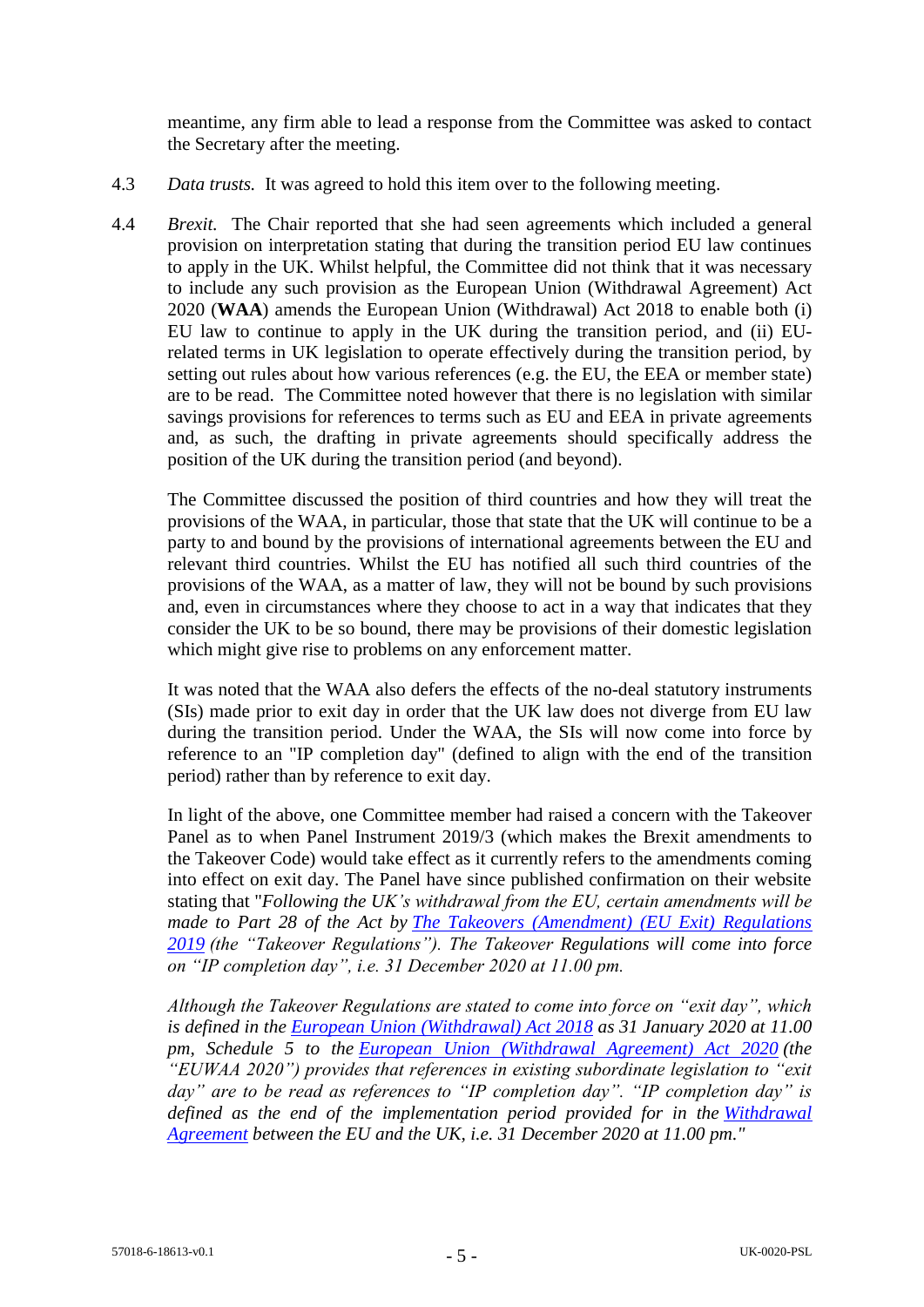# 5. **Recent developments**

## 5.1 **Company law**

(a) See item  $5.8(b)$ .

## 5.2 **Corporate governance**

(a) FRC Annual Review of the UK Corporate Governance Code*.* The Chair reported that on 9 January 2020, the FRC published a press release announcing the publication of its Annual Review of the UK Corporate Governance Code. It was also reported that the Annual Review assesses corporate governance in the UK by considering the quality of reporting against the 2016 UK Corporate Governance Code and comments on any "early adoption" by FTSE 100 companies of the 2018 UK Corporate Governance Code (**2018 Code**). The Committee noted that in commenting on "early adoption", the FRC sets out its expectations for companies reporting on the 2018 Code, including on purpose, culture, workforce engagement, section 172 reporting, chair tenures, succession planning, diversity and remuneration. It was also noted that the press release states that companies need to improve their governance practices and reporting if they are to demonstrate their positive impact on the economy and wider society.

The Committee discussed in general terms what they were seeing in terms of section 172 statement reporting and the challenges for companies of including meaningful examples of situations where the directors had been required to consider the interests of wider stakeholders in their decision-making. The Secretary referred to a paper recently published by ICAS entitled *Case studies from directors on section 172 duties: A guide to implementation* on the duty to promote the success of the company which included case studies on how directors apply their section 172 duties which are intended to illustrate good practice. The Secretary offered to circulate a link to the paper to the Committee after the meeting.

- (b) QCA and UHY Hacker Young AIM Good Governance Review*.* The Committee noted that on 10 December 2019, the Quoted Companies Alliance (**QCA**) and UHY Hacker Young issued a press release announcing the publication of a new report entitled AIM Good Governance Review 2019/20. It was also noted that in this report, the QCA and UHY Hacker Young have analysed the governance disclosures of 50 AIM companies in five specific areas, strategic report, stakeholder engagement, board dynamics, board expertise and succession planning.
- (c) PERG 12th annual report on conformity with the Guidelines for Disclosure and Transparency in Private Equity and latest good practice reporting guide for portfolio companies*.* The Chair reported that on 5 December 2019, the Private Equity Reporting Group (**PERG**) issued a press release announcing the publication of its  $12<sup>th</sup>$  annual report on conformity with the Guidelines for Disclosure and Transparency in Private Equity and the latest version of the good practice reporting guide for portfolio companies.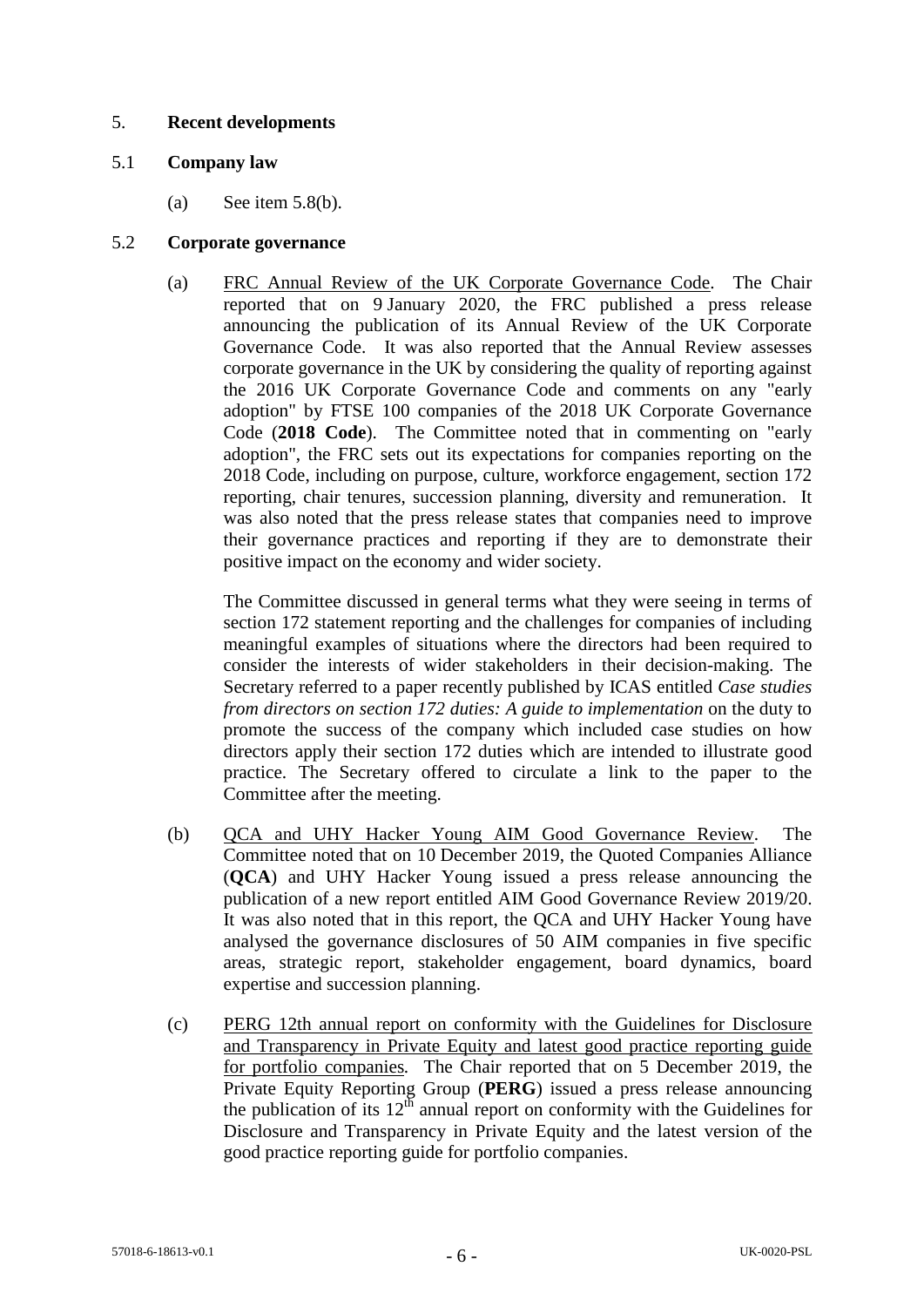(d) IoD manifesto for corporate governance*.* The Committee noted that on 22 November 2019, the Institute of Directors (**IoD**) published a manifesto for corporate governance that proposes ten policy initiatives for the next Government after the general election. It was further noted that the ten policy initiatives are designed to achieve three broad objectives: (i) increase the accountability of the UK corporate governance system to stakeholders and wider society; (ii) improve the competence and professionalism of UK board members – whose role is central to business decision-making; and (iii) enhance the ability of board members to pursue long-term, sustainable business behaviour – including addressing the challenge of climate change.

# 5.3 **Reporting and disclosure**

- (a) Financial Reporting Lab report on workforce-related corporate reporting*.* The Chair reported that on 20 January 2020, the FRC issued a press release announcing that the FRC's Financial Reporting Lab has published a report on workforce-related corporate reporting and a summary of the report which cover questions companies should ask themselves about their reporting on workforce matters. The Chair reported that the Financial Reporting Lab's report stated that reporting on workforce-related issues needs to improve to meet investor needs and reflect modern-day workforces. The Committee noted the report also provides practical guidance and examples on how companies can provide improved information to investors.
- (b) BlackRock's CEO letter on sustainability*.* The Chair reported that on 14 January 2020, Larry Fink, CEO of BlackRock, released his annual letter to CEOs. It was noted that in this letter, Larry Fink warns of the risk that climate change presents to markets and that companies, investors and governments must prepare for a significant reallocation of capital into sustainable strategies. It was noted that BlackRock is calling for improved disclosure to enable investors to have a clearer picture of how companies are managing sustainability-related questions and that, in particular, BlackRock is asking the companies in which it invests to: (i) publish a disclosure in line with industryspecific Sustainability Accounting Standards Board guidelines by the year end; and (ii) disclose climate-related risks in line with the Task Force on Climate-related Financial Disclosure's recommendations.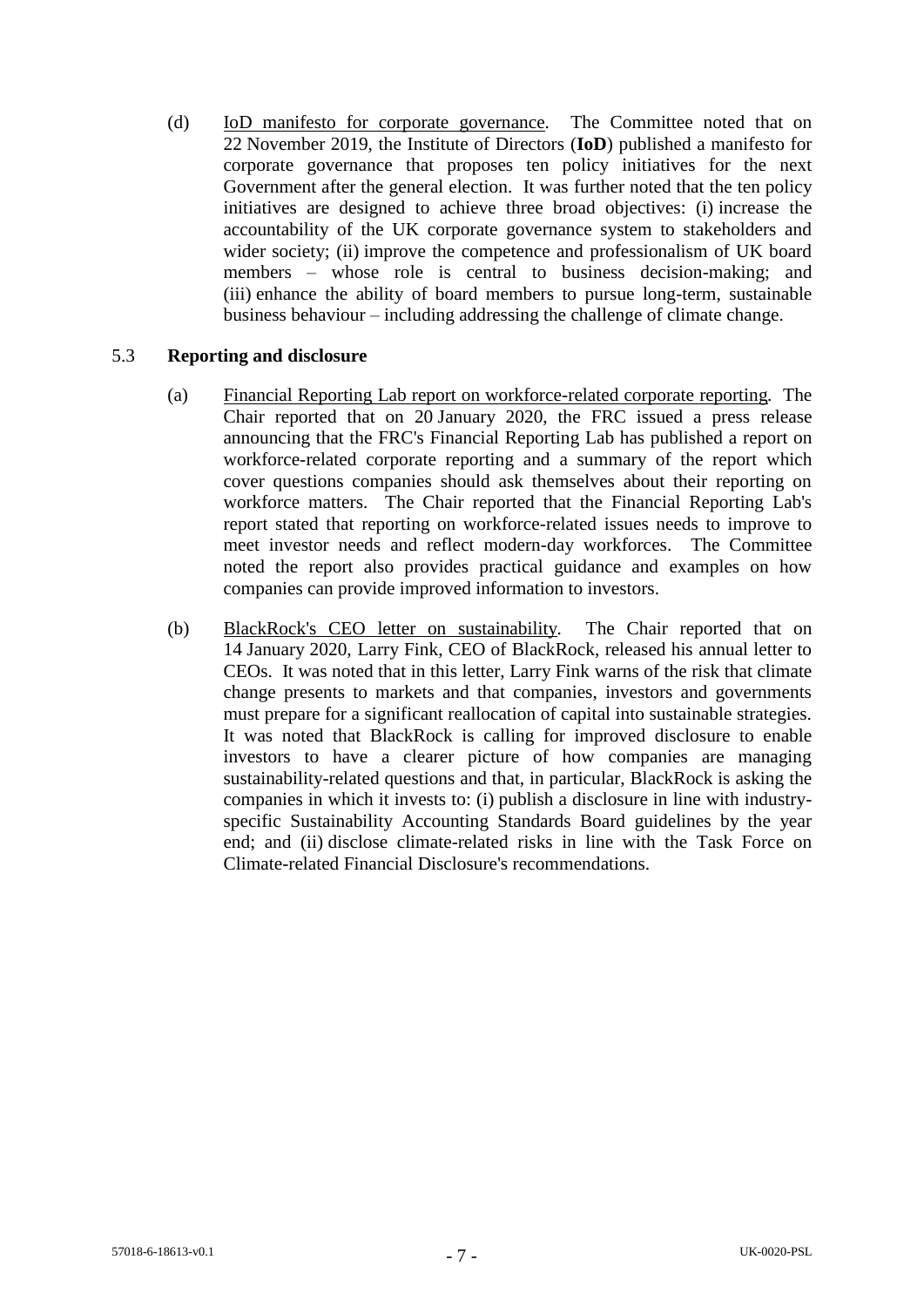## 5.4 **Equity capital markets**

- (a) ESMA report on APMs*.* The Committee noted that on 20 December 2019, ESMA issued a press release announcing the publication of its report on European Union issuers' use of Alternative Performance Measures (**APMs**) and their compliance with ESMA's APM Guidelines. It was further noted that ESMA's assessment of issuers' compliance with the APM Guidelines shows that there is significant room for improvement and ESMA calls on issuers both to improve their disclosures regarding APMs and to consider the findings of their report when preparing their future communications to the market containing APMs, notably ad-hoc disclosures, financial reports and prospectuses.
- (b) ESMA proposes strengthened rules to address undue short-termism in securities markets*.* The Chair reported that on 18 December 2019, ESMA issued a press release announcing the publication of its report on undue shortterm pressure on corporations. It was also reported that in this report, ESMA makes recommendations to the European Commission for action in key areas such as disclosure of ESG factors and institutional investor engagement. The Committee noted that the report had been sent to the European Commission which will decide whether to initiate legislative changes to address the report's recommendations and monitor the effect of certain legislative acts to assess whether there is a need for further action.
- (c) FCA Primary Market Bulletin No. 26*.* The Chair reported that on 17 December 2019, the FCA published Primary Market Bulletin No. 26. It was noted that in this edition, the FCA stated that it is updating a number of the technical and procedural notes in the FCA Knowledge Base to reflect changes driven by the Prospectus Regulation and that it intended to do this in stages as it needs to update around a third of the technical and procedural notes. It was also reported that this edition contains the first stage of updates which are small changes, such as updating terminology and rule references which are a direct consequence of the change of prospectus regime and which do not materially affect the substance of the guidance in the respective notes. The Committee noted that the FCA was also deleting three technical notes that are no longer relevant (incorporation by reference, risk factors and non-equity prospectuses aimed at retail investors).
- (d) FCA Quarterly Consultation Paper No. 26*.* The Committee noted that on 6 December 2019, the FCA issued a press release announcing the publication of Quarterly Consultation Paper No. 26 (CP19/33). It was also noted that the proposed changes included: (i) changes to the Listing Rules' requirements, which cross-refer to the Prospectus Regulation, for information to be put on display to remove the unintentionally introduced requirement for SPAs on Class 1 transactions to be available for inspection on the issuer's website (Chapter 3 of CP19/33); (ii) amendments to the Listing Rules to include a requirement mandating the disclosure of rights attached to the securities (Chapter 4 of CP19/33); and (iii) further Brexit-related changes to the Handbook and BTS following extension of Article 50 (which were only to come into effect if the UK left the EU without an implementation period) (Chapter 8 of CP19/33). The Committee noted the consultation closed on 6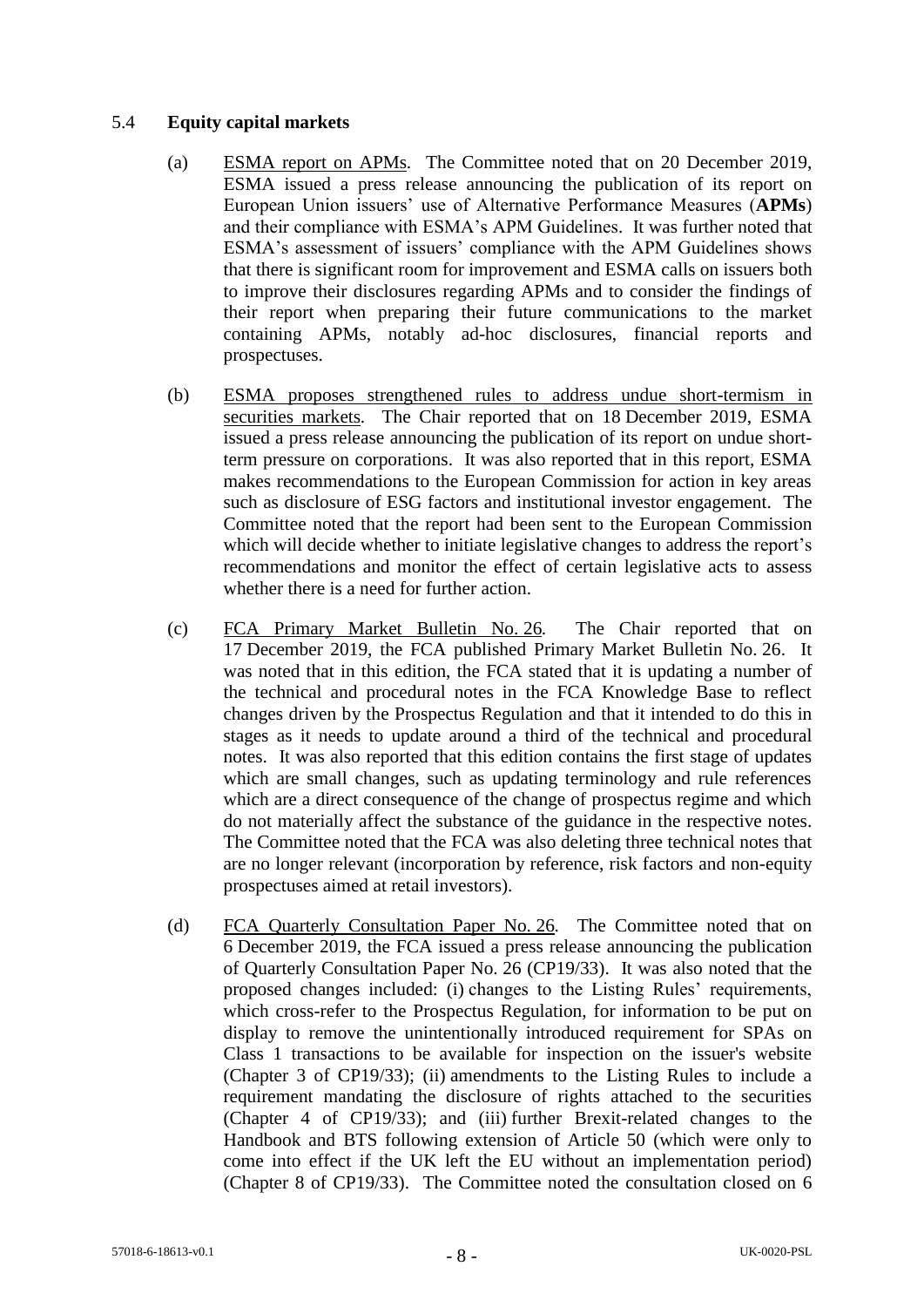January 2020 for Chapters 3 and 8 and that it closes on 6 February 2020 for Chapter 4. It was also noted the Joint Prospectus and Listing Rules Working Group led by Richard Ufland submitted a response to Chapters 3 and 8 on 6 January 2020 (see item 3.7 above).

- (e) ESMA final report on draft RTS amending Delegated Regulation containing RTS under the Prospectus Regulation*.* The Chair reported that on 4 December 2019, ESMA published its final report on the draft RTS amending Delegated Regulation (EU) 2019/979 containing regulatory technical standards (**RTS**) under the Prospectus Regulation.
- (f) Updated ESMA Q&As on the Prospectus Regulation*.* The Committee noted that on 4 December 2019, ESMA issued a press release announcing the publication of an updated version of its Q&As on the Prospectus Regulation. It was further noted that two new Q&As had been added relating to the inclusion of pro-forma summaries in base prospectuses and the application of prospectus disclosure annexes where securities do not fall neatly within a specific disclosure regime.
- (g) Proxy Advisors (Shareholders' Rights) Regulations implementation. The Chair reported that on 25 November 2019, the FCA issued a press release announcing the publication of Policy Statement PS19/28 that sets out the changes the FCA is making to the Decision Procedure and Penalties manual and Enforcement Guide to reflect the changes introduced by the Proxy Advisors (Shareholders' Rights) Regulations 2019 (which came into force on 10 June 2019 and give effect to those parts of SRD II which apply to proxy advisors). The Committee noted that these regulations established a new regulatory framework for proxy advisors and required them to provide a range of information to their clients and the public to promote greater transparency and that they gave the FCA powers to investigate and sanction proxy advisors.

### 5.5 **MAR**

- (a) FCA fines former managing director for failure to notify personal trades*.* The Chair reported that on 20 December 2019, the FCA issued a press release announcing that it had fined Kevin Gorman, a former managing director at Braemar Shipping Services plc (**Braemar**), £45,000 (discounted from £64,300 due to his agreement to resolve the matter) for failure to notify personal trades in breach of Article 19(1) MAR. The Committee noted that while not a main board director, Mr Gorman was a senior employee who sat on Braemar's Executive Committee. It was also noted that Mr Gorman carried out the trades in his capacity as a PDMR at Braemar without informing the FCA or Braemar within the required three business days – although the FCA did not find that Mr Gorman traded whilst in possession of any confidential inside information. The Chair reported the fine bore relation not only to the relative seriousness of the breaches but also to Mr Gorman's salary. It was noted that the FCA also published a final notice.
- (b) FCA Primary Market Bulletin No. 25. The Committee noted that on 27 November 2019, the FCA published Primary Market Bulletin No. 25. It was noted that in this edition, the FCA consulted on a best practice note for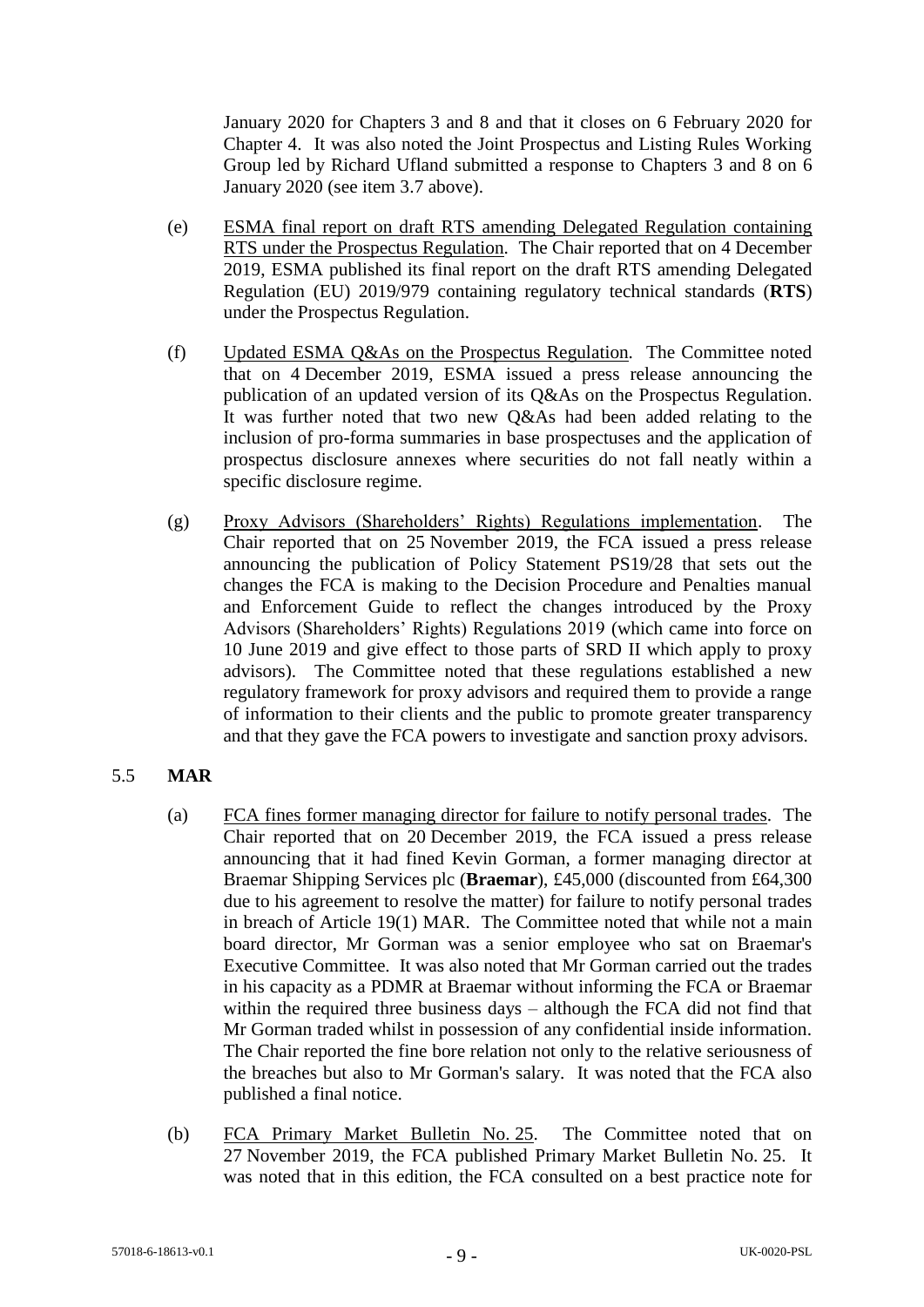government departments, industry regulators and public bodies on identifying, controlling and disclosing inside information. The Chair reported that the FCA also provided information on firms' obligations around "coldshouldering" and the provisions of MAR 4.3. It was noted that the consultation closed on 15 January 2020.

## 5.6 **Accounting**

- (a) Updated FRC audit quality practice aid for audit committees*.* The Committee noted that on 19 December 2019, the FRC issued a press release announcing that it had issued an update of its practice aid to assist audit committees in evaluating audit quality in their assessment of the effectiveness of the external audit process. It was also noted that the update took account of developments since the first edition was issued in 2015, including revisions to the UK Corporate Governance Code, the requirement for all Public Interest Entities to conduct a tender at least every 10 years and rotate auditors after at least 20 years, and increasing focus generally on audit quality and the role of the audit committee. The Chair reported that it also took account of commentary from audit committees suggesting how the practice aid could be more practical in focus and more clearly presented.
- (b) Major revision to FRC's Ethical Standard and Auditing Standards*.* The Chair reported that on 17 December 2019, the FRC issued a press release stating that it had issued a major revision to its Ethical Standard and revised Auditing Standards in order to support the delivery of high-quality audit in the UK. It was also reported that the press release stated that the changes will help to strengthen auditor independence, prevent conflicts of interest and ensure the UK is seen as a destination to do business, because of stronger investor protection resulting from high-quality audit.

### 5.7 **Takeovers**

(a) See item 4.2.

### 5.8 **Miscellaneous**

(a) Pensions (Amendment) Bill. The Chair reported that on 16 January 2020, the Pensions (Amendment) Bill (a Private Members' Bill) had its first reading in the House of Lords. It was also reported that this Bill proposed to amend the Companies Act 2006 (**CA 2006**) by inserting a new requirement for a public company to receive written approval of the trustees of any pension scheme responsible for the pensions of current or former employees of the company and the Pensions Regulator before making a distribution.

The Committee also noted that the Queen's Speech, given on 14 October 2019, announced the introduction of a new Pensions Bill which, amongst other matters, would create a new criminal offence to punish those found to have committed wilful or grossly reckless behaviour in relation to a pension scheme.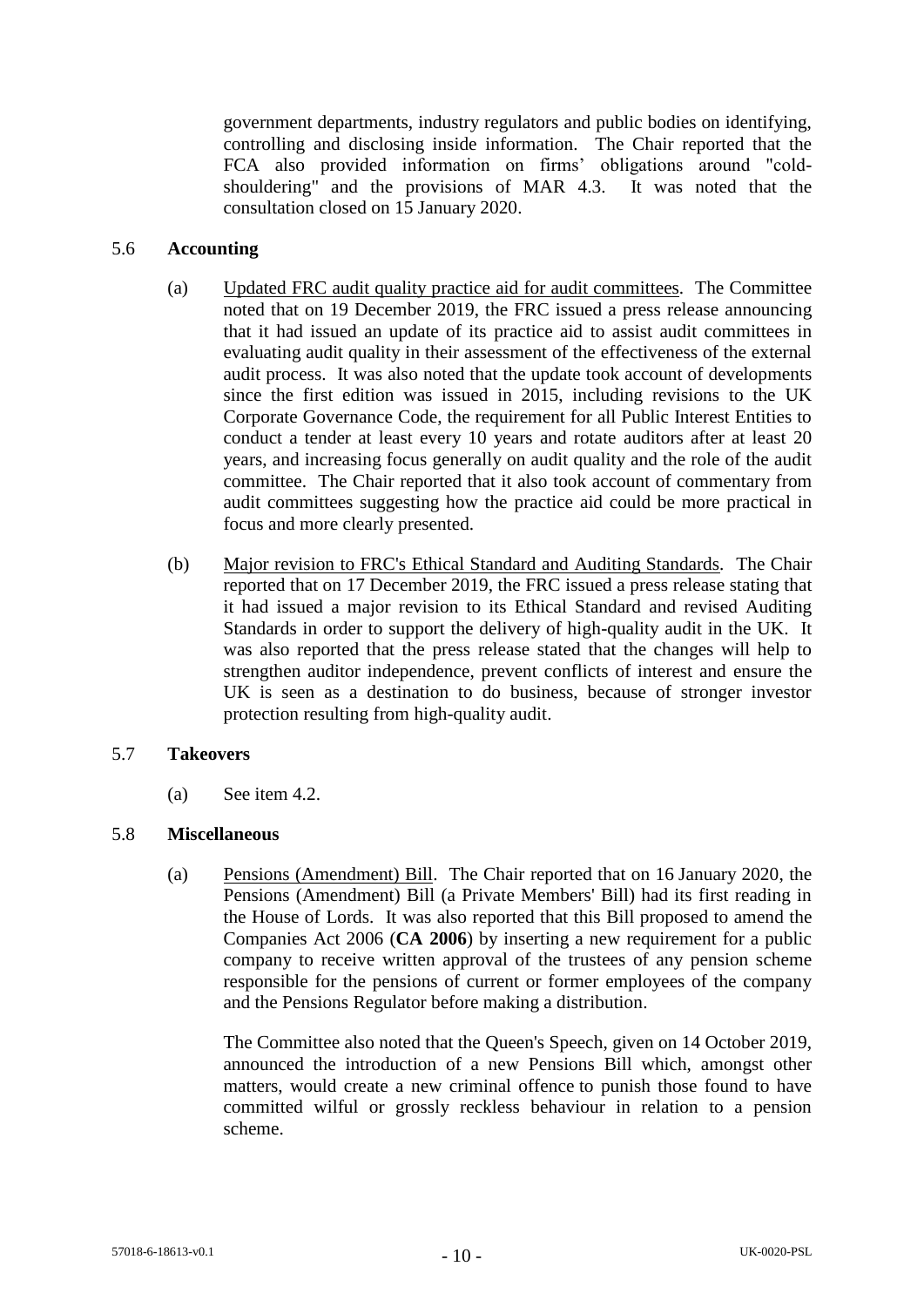(b) The Money Laundering and Terrorist Financing (Amendment) Regulations 2019*.* The Chair reported that on 20 December 2019, the Money Laundering and Terrorist Financing (Amendment) Regulations 2019 and explanatory memorandum were published. It was noted that these regulations update the UK's existing anti-money laundering legislation to implement changes made by 5MLD. They create new requirements on relevant persons to: (i) check beneficial ownership registers of legal entities in scope of the PSC requirements before establishing a business relationship; and (ii) report to Companies House any discrepancies between the beneficial ownership information on the registers and the information which is made available to them when carrying out customer due diligence. The Committee noted that there is a legal professional privilege exception and that these regulations require Companies House to take appropriate actions to investigate and, if necessary, resolve any discrepancy in a timely manner. It was also noted that the CA 2006 had been amended to provide that Companies House can rectify the register to resolve any discrepancy. It was noted that these provisions came into force on 10 January 2020 and that, on the same date, Companies House published guidance on reporting a discrepancy about a beneficial owner on the PSC register by an obliged entity.

#### 5.9 **Cases**

The Committee noted the following cases:

- (a) (1) Henry George Dickinson (2) Judith Yap Dickinson v (1) NAL Realisations (Staffordshire) Limited (2) Kevin John Hellard & Gerald Krasner [2019] EWCA Civ 2146. In relation to share buybacks, the Court of Appeal held that the law is clear that payment for the shares must be made when the purchase is effected and that it is not enough that a contract provides for payment forthwith – payment must in fact be made. In this case, the purchase price was left outstanding on loan account at completion, which the Court of Appeal (agreeing with the High Court) held did not satisfy the statutory requirement that shares must be paid for on purchase. However, it is interesting to note the Court of Appeal's comments on Park J's decision in *BDG Roof-Bond Ltd v Douglas* (to which the court had been referred) which indicate that payment need not necessarily be in money.
- (b) Standish and others v (1) The Royal Bank of Scotland Plc (2) SIG Number 2 Ltd (formerly West Register Number 2 Ltd) [2019] EWHC 3116 (Ch). The High Court, following previous decisions, held that section 170 CA 2006 did not impose the full range of fiduciary duties owed by a director on a shadow director. The extent of any fiduciary duty owed by a shadow director would reflect the extent and nature of the instructions that he gave (in accordance with which the directors are accustomed to act). Therefore, fiduciary duties may be owed across the entire range of the company's activities where instructions extend over the full range of the directors' decision-making or may be limited where the extent and nature of the instructions are limited. Where there is no link between an instruction and the event in respect of which a fiduciary duty is said to be breached, a shadow director would not be liable merely by reason of his status as such. In this case, there was no link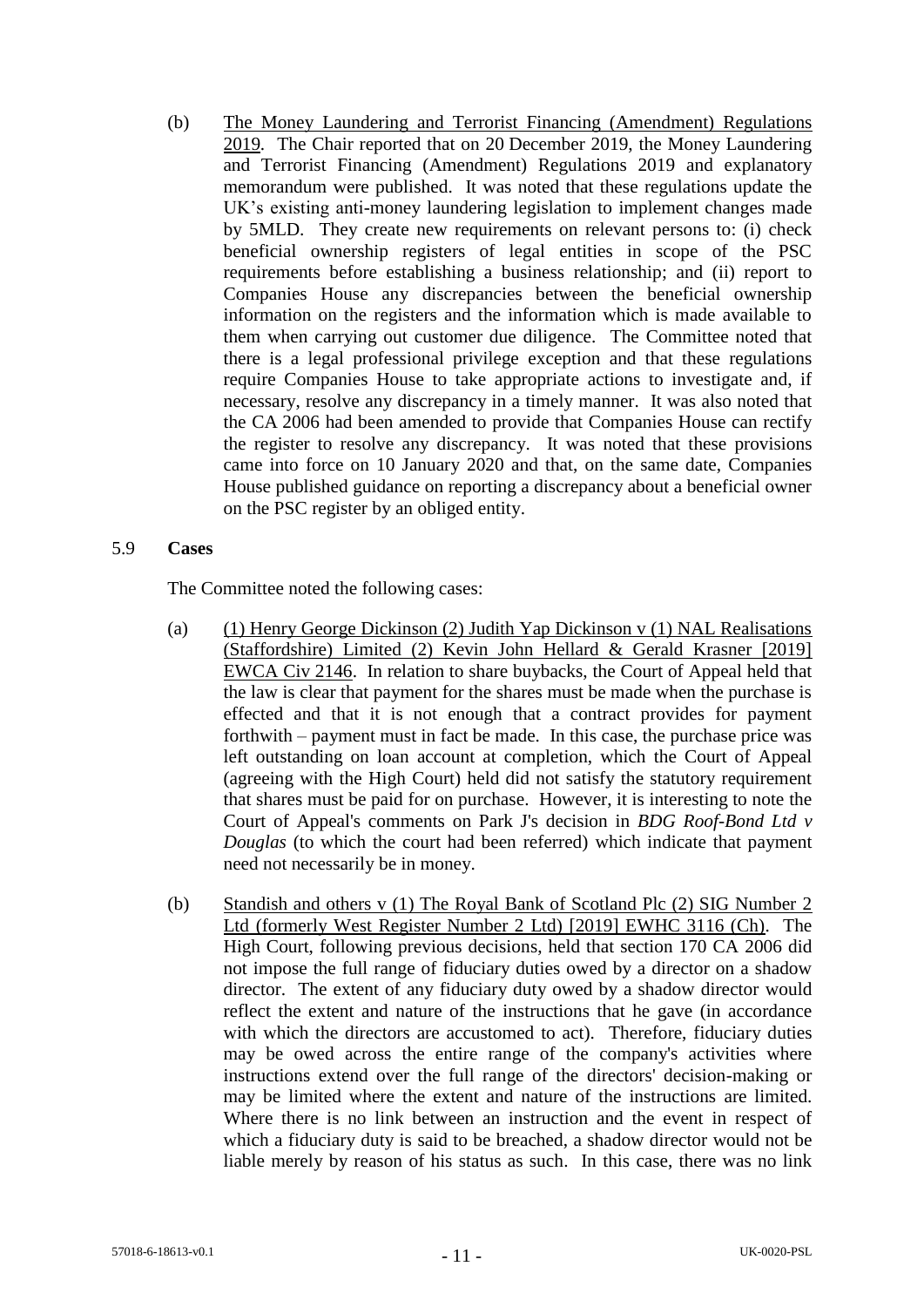between the instructions of the shadow director and the alleged breaches of duty.

- (c) Re Inmarsat plc [2019] EWHC 3470 (Ch). The High Court considered whether to sanction a scheme of arrangement under Part 26 CA 2006 between Inmarsat plc and its members. At the court sanction stage, objections were raised, including that: (i) there had been insufficient disclosure in the explanatory statement in relation to an important commercial contract; (ii) Inmarsat's directors should have sought further consideration for the scheme in the form of a contingent value right relating to that contract; and (iii) there had been a material change of circumstance after the scheme meeting, but before the sanction hearing, principally in relation to developments which could affect the value of that contract. Although the objectors ultimately withdrew their allegations prior to the sanction hearing after the bidder made "no increase" and "no extension" statements, the court proceeded to consider them at the hearing. The court found that: (i) the explanatory statement had been clear, fair and sufficient; (ii) the key question before the court was whether the scheme as such was one which might reasonably be approved by an honest and intelligent shareholder  $-$  it was not the role of the court to determine whether the deal was the best deal or could have been improved upon; (iii) the change of circumstances which the objectors had relied upon had been press speculation – allegations of a material change of circumstances should usually be based on more substantial grounds than press speculation; and (iv) there was no blot on the scheme. The court proceeded to sanction the scheme.
- (d) Re Smith & Williamson Holdings Limited [2019] EWHC 3021 (Ch). The High Court ordered that a single meeting of the company's shareholders be convened to consider and approve a scheme of arrangement under Part 26 CA 2006. The company had raised class issues before the High Court to seek a provisional view at the convening stage that its approach to class constitution was appropriate in circumstances where there were potential issues arising out of matters, including: (i) the mix and match facility (specifically that the facility would not be available to shareholders who held a holding worth less than £45,000); and (ii) the alteration of existing bad leaver provisions (under which a "bad leaver" could be required to transfer their new shares (i.e. the new ordinary and/or new preference shares they would be entitled to under the mix and match facility) at a discount). The court highlighted that differences in rights could be material without leading to different classes. The fact that the mix and match facility was not available to shareholders who would not be entitled to consideration in excess of £45,000 did not mean that the shareholders could not consult together because they had different rights. Rather, the difference was in relation to the enjoyment of the rights attaching to the shares rather than the rights themselves. In relation to the bad leaver provisions, the new arrangements were intended to reflect the existing position under the current leaver arrangements, and were similar albeit not identical. The existing rights and new rights were not sufficiently different as to create a class issue.

#### 6. **Any other business**